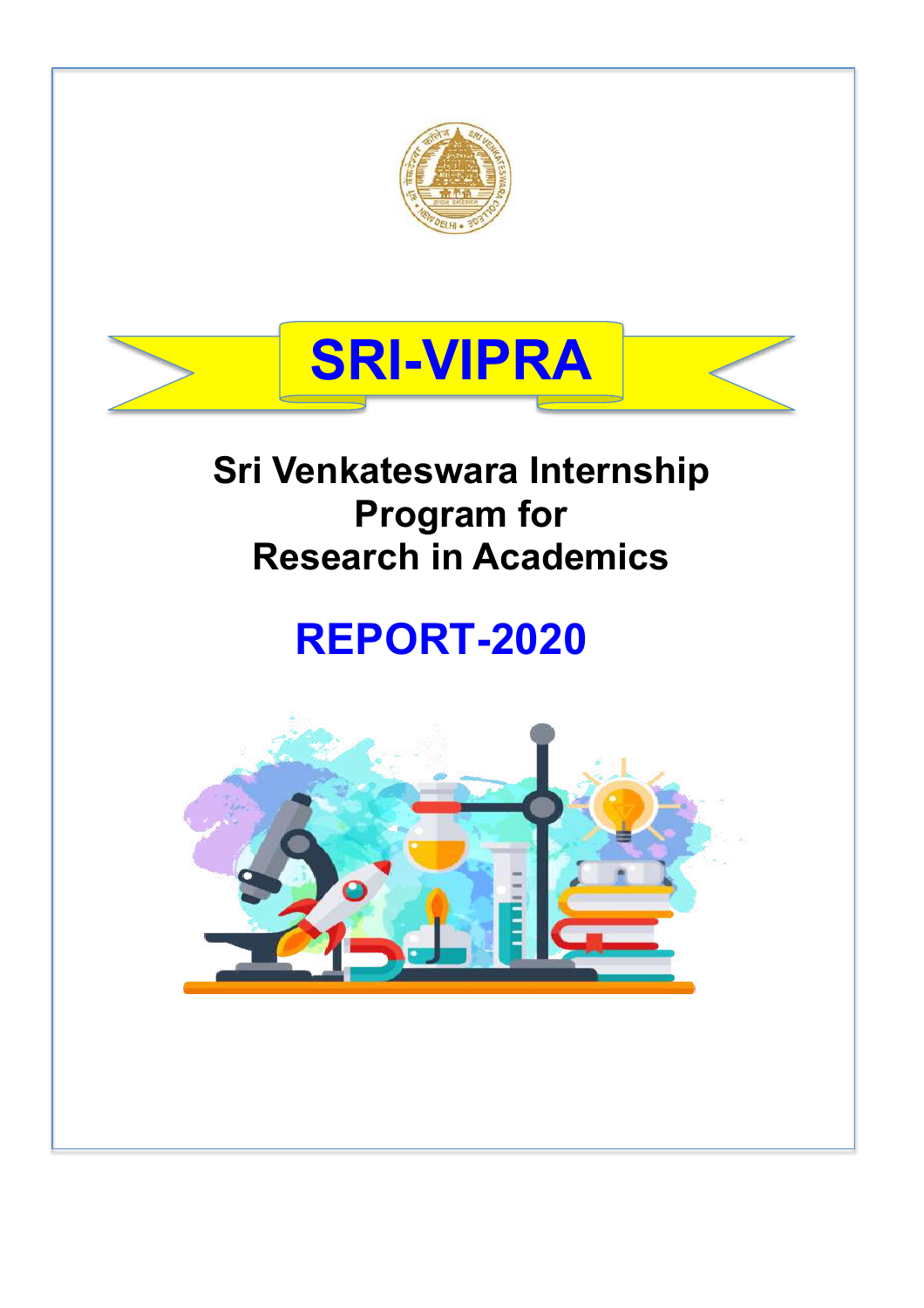#### **SRI –VENKATESWARA INTERNSHIP PROGRAM FOR RESEARCH IN ACADEMICS ( SRI-VIPRA 2020 )**

#### *Preface*

Undergraduate research ecosystem has gained momentum for the past few years to promote enquiry based learning and expose students to research opportunities. Sri Venkateswara College realizes the importance of undergraduate research in academics to provide academic depth beyond curriculum. In this direction, Internal Quality Assurance Cell (IQAC) of Sri Venkateswara College initiated the **SRI-VIPRA** (**SRI –V**enkateswara **I**nternship **P**rogram for **R**esearch in **A**cademics) in the year 2019 where students are given an opportunity to work under a chosen faculty mentor during summers or break period. Supervised guidance is provided in all disciplines of Sciences, Humanities and Commerce. Multidisciplinary projects are encouraged to provide skill set beyond the core strength of the individual students. Incorporating a research component enables students to develop independent critical thinking skills along with oral and written communication skills. The students are encouraged to submit a report of their findings and upon successful completion of the SRI-VIPRA program , students receive a certificate of completion from the College. The details of the projects under SRI-VIPRA for the session June 2020 -Aug 2020 is provided in this report.

P. Ravindra Varm

Dr. Ravindra Varma Polisetty Dr. S. Krishna Kumar (Sciences) (Humanities & Commerce)

N. Lattra

College

Dated : 18-12-2020

(Centreformar)

Coordinator, SRI-VIPRA 2020 Coordinator, SRI-VIPRA 2020

flexistational

Dr. N. Latha Dr. S. Venkata Kumar Coordinator, IQAC Ag. Principal, Sri Venkateswara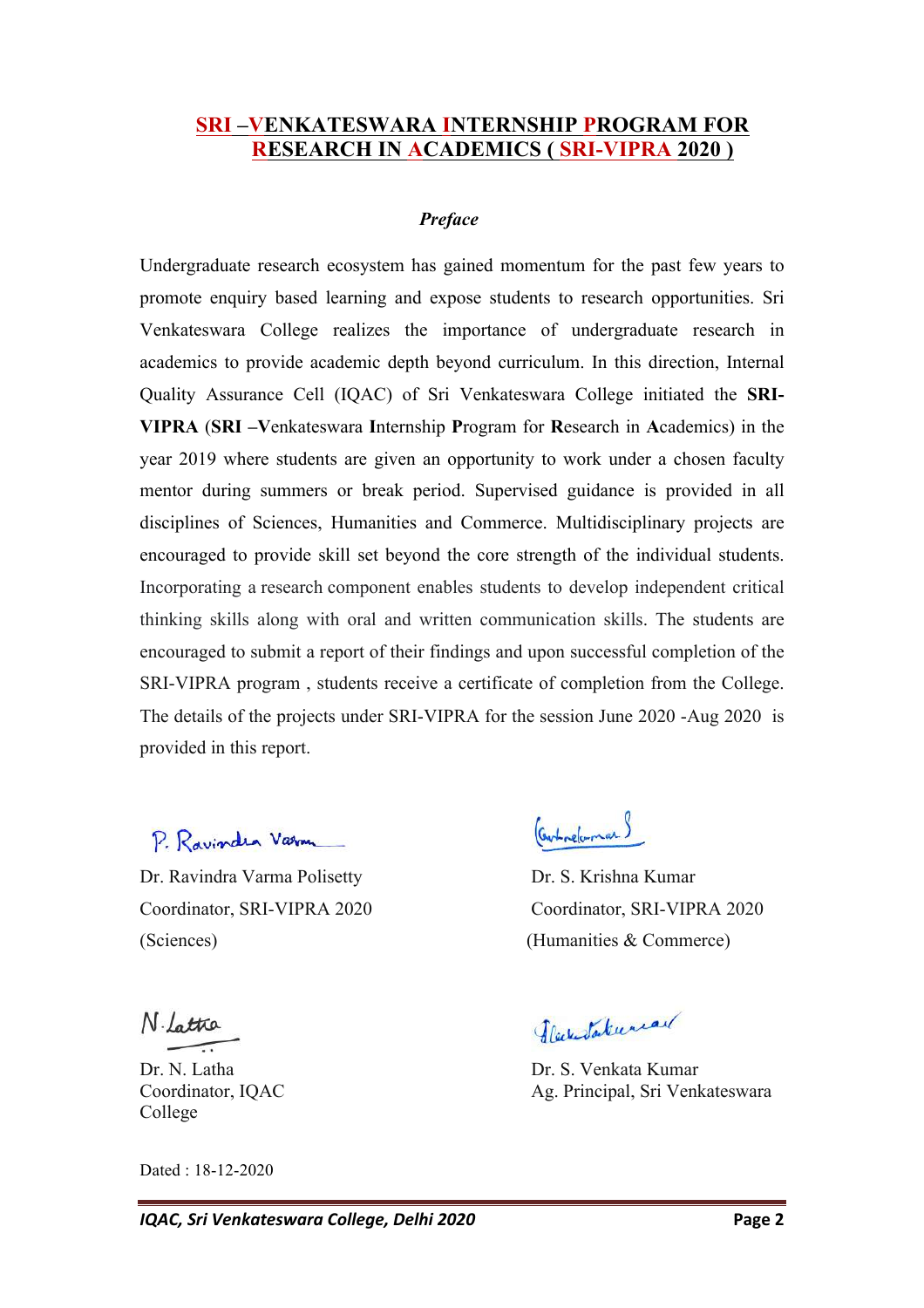#### **SRI –VENKATESWARA INTERNSHIP PROGRAM**

## **FOR RESEARCH IN ACADEMICS**

### **(SRI-VIPRA 2020)**

#### **List of teachers and students participants in SRI-VIPRA 2020 (June 2020-August 2020)**

| S.No             | Name of the     | <b>Department</b> | <b>Title of the Project</b>           | <b>Number</b>  |
|------------------|-----------------|-------------------|---------------------------------------|----------------|
|                  | mentor          |                   |                                       | <b>of</b>      |
|                  |                 |                   |                                       | students       |
| $\mathbf{1}$     | Dr.Swarn        | Mathematics       | Differential Equations and            | 9              |
|                  | Singh           |                   | Mathematical Modelling.               |                |
| $\overline{2}$   | Dr.Deepti Jain  | Mathematics       | Graph Theory: Problems and            | $\overline{3}$ |
|                  |                 |                   | Applications                          |                |
| $\overline{3}$   | Dr. Sudhakar    | Mathematics       | Prey- predator model of Real          | $\overline{7}$ |
|                  | Yadav           |                   | Life Problem and Dynamical            |                |
|                  |                 |                   | behavior                              |                |
| $\overline{4}$ . | Dr.Shubhra      | Electronics       | Modelling of Thin Film Solar          | $\overline{3}$ |
|                  | Gupta           |                   | Cells                                 |                |
| 5                | Dr.Rakhi        | Electronics       | <b>Digital Image Processing Using</b> | 5              |
|                  | Narang          |                   | <b>MATLAB</b>                         |                |
| 6                | Dr.J.Lalitha    | Electronics       | <b>Using Natural Language</b>         | 5              |
|                  |                 |                   | Processing (NLP) For                  |                |
|                  |                 |                   | Sentiment Analysis In Social          |                |
|                  |                 |                   | Media Messages                        |                |
| 7.               | Dr.Pooja        | <b>Botany</b>     | Through The Lenses Of                 | 10             |
|                  | Gokhale         |                   | Lockdown: Statistical Analysis        |                |
|                  |                 |                   | Of Emission Profile Of Key            |                |
|                  |                 |                   | <b>Environmental Indicators</b>       |                |
| 8                | Dr. Amit        | <b>Botany</b>     | Phylogenetic analysis of              | 9              |
|                  | Vashishta       |                   | subfamilies viz.                      |                |
|                  |                 |                   | Ornithogaloideae and                  |                |
|                  |                 |                   | Urginoideae (family                   |                |
|                  |                 |                   | Hyacinthaceae) based on trnL          |                |
|                  |                 |                   | intron and trnL-F spacer              |                |
|                  |                 |                   | sequences of cpDNA                    |                |
| 9                | Dr. Pamil Tayal | Botany            | <b>Importance Of Medicinal Plants</b> | 6              |
|                  |                 |                   | In Combating Diseases                 |                |
| 10               | Dr.Anant        | Physics           | Dosimetry of Ion Beams Used           | 12             |
|                  | Pandey          |                   | in Radiotherapy                       |                |
| 11               | Dr. Ankit Joshi | Economics         | <b>Structural Breaks and</b>          | 8              |
|                  |                 |                   | Slowdowns in the Indian               |                |
|                  |                 |                   | Economy                               |                |
| 12               | Ms. Yogita      | Economics         | Understanding Inequalities in         | 8              |
|                  | Yadav           |                   | India                                 |                |
| 13               | Mr. Jitesh Rana | Economics         | The Effects Of Firm Specific          | 8              |
|                  |                 |                   | <b>Factors And Macroeconomic</b>      |                |
|                  |                 |                   | Variables On Profitability Of IT      |                |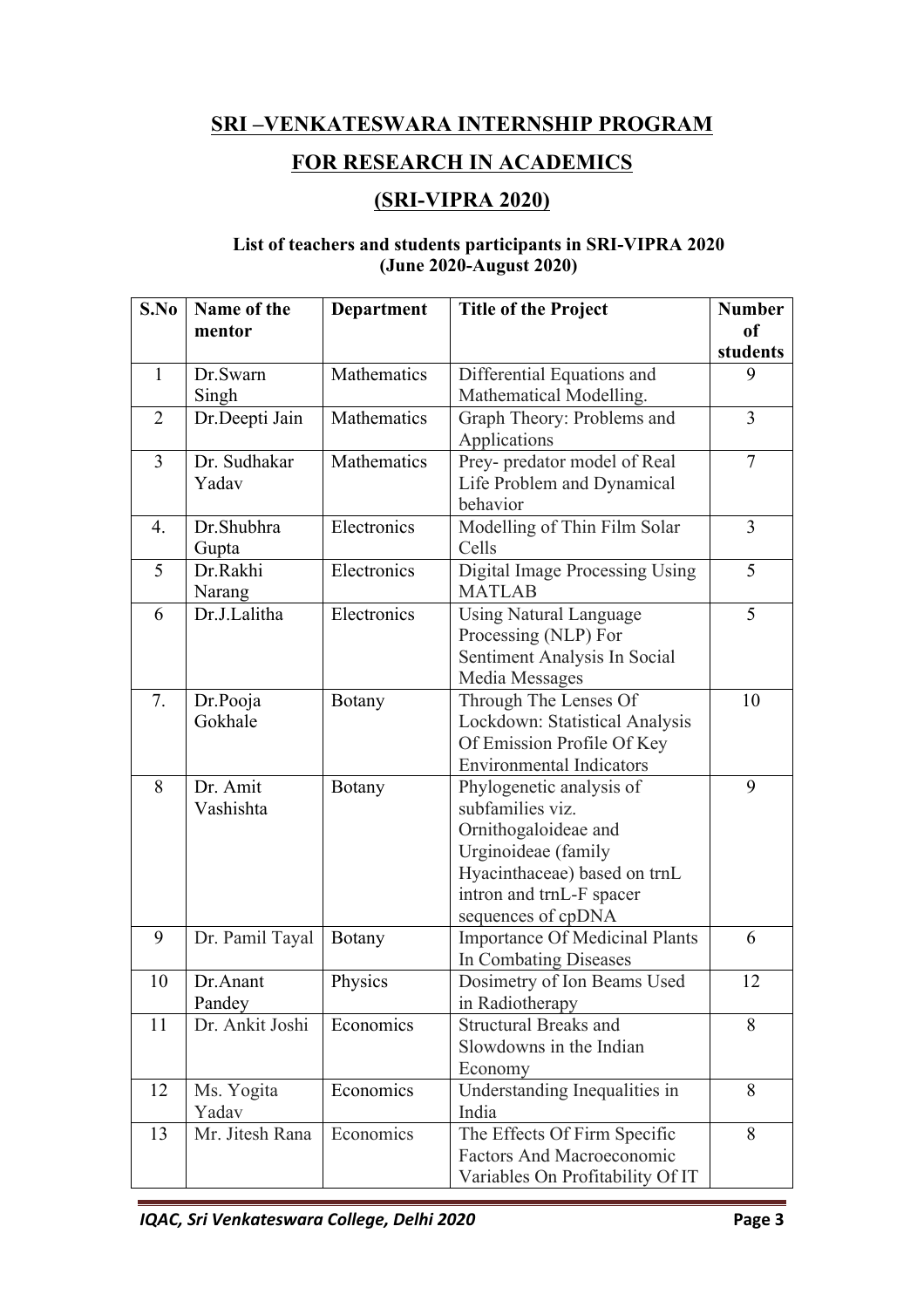|    |                 |              | Consulting Industry In India           |                |
|----|-----------------|--------------|----------------------------------------|----------------|
| 14 | Dr.Padma        | Economics    | Covid 19-Opportunities and             | 10             |
|    | Suresh          |              | Challenges for the Indian              |                |
|    |                 |              | Economy                                |                |
| 15 | Dr. S. Krishna  | Economics    | Sovereign Debt Crisis In               | 8              |
|    | kumar           |              | <b>Advanced And Emerging</b>           |                |
|    |                 |              | Economies                              |                |
| 16 | Dr. Neha        | Commerce     | Streaming Now-OTT In The               | 8              |
|    | Singhal         |              | Times Of Covid-19                      |                |
|    |                 |              |                                        |                |
| 17 | Dr. Arpita Kaul | Commerce     | A Study On Values And                  | 8              |
|    |                 |              | <b>Attitudes Of Indian Millennials</b> |                |
| 18 | Mr. Aashish     | Commerce     | A Complete Analysis of                 | 8              |
|    | Jain            |              | Stimulus Package 2020                  |                |
| 19 | Dr.Pooja Jain   | Commerce     | <b>Factors Affecting Consumer</b>      | 8              |
|    |                 |              | Attitude Towards E-commerce:           |                |
|    |                 |              | A Study in COVID Era in India          |                |
| 20 | Ms. Sreya Ann   | English      | Gender Studies: Representation         | 5              |
|    | Oommen          |              | of Gender in Literature and            |                |
|    |                 |              | Media                                  |                |
| 21 | Dr.JayaRaj      | Zoology      | Analysis Of Raw Sequencing             | 11             |
|    |                 |              | Data Of Cancer Specific Genes          |                |
|    |                 |              | Associated With Eyelid Tumors          |                |
|    |                 |              | And Their Gene Networking              |                |
| 22 | Dr. Vartika     | Zoology      | Study of Knowledge &                   | 5              |
|    | Mathur          |              | Popularity of Alternative              |                |
|    |                 |              | <b>Strategies for Boosting</b>         |                |
|    |                 |              | Immunity During the time of            |                |
|    |                 |              | COVID-19                               |                |
| 23 | Dr. Vartika     | Zoology      | Survey Report on Study of              | $\overline{4}$ |
|    | Mathur          |              | <b>Endosymbionts Using Omics</b>       |                |
| 24 | Dr.Richa Misra  | Zoology      | Burden of Disease and                  | 6              |
|    |                 |              | Healthcare Expenditure for             |                |
|    |                 |              | Indian households                      |                |
| 25 | Dr. Vagisha     | Zoology      | Impact Of COVID-19                     | 5              |
|    | Rawal           |              | Pandemic On Environment And            |                |
|    |                 |              | Wildlife".                             |                |
| 26 | Dr.Mansi        | Zoology      | Cpg Island Analysis Of                 | 8              |
|    |                 |              | Coronaviruses                          |                |
| 27 | Dr.Anita        | Zoology      | Recent Trends in Malaria               | 5              |
|    | Verma           |              | research                               |                |
| 28 | Dr.Ravindra     | Biochemistry | <b>Study Of Regulatory</b>             | 10             |
|    | Varma           |              | Mechanisms Associated With             |                |
|    |                 |              | <b>Cancer Progression</b>              |                |
| 29 | Dr.Nimisha      | Biochemistry | Computational Screening Of             | 8              |
|    | Sinha           |              | The Selected Ligands Against           |                |
|    |                 |              | Dengue Virus (DENV) Non                |                |
|    |                 |              | <b>Structural Proteins As Drug</b>     |                |
|    |                 |              | Targets                                |                |